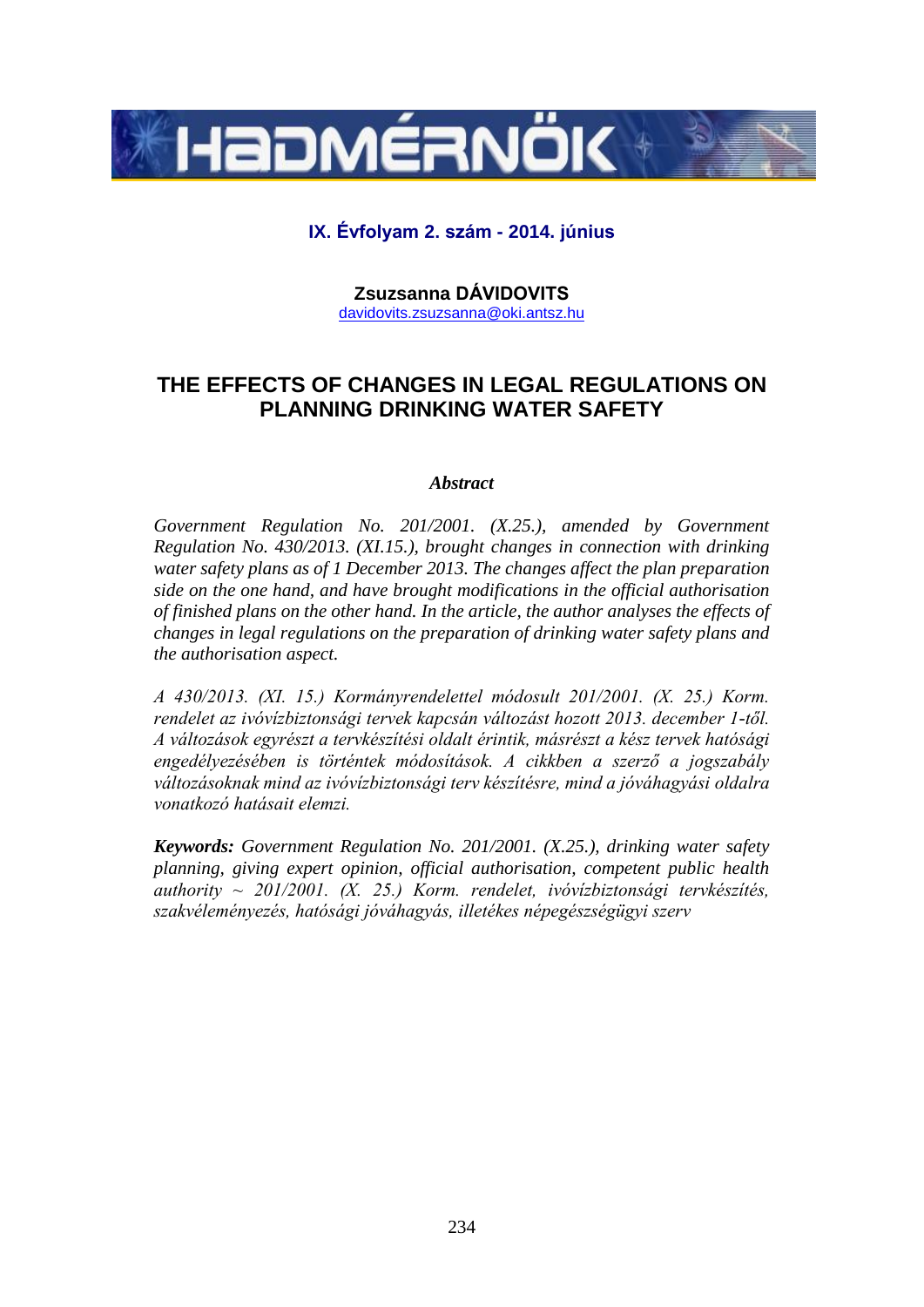### **CHANGES IN LEGAL REGULATIONS WITH VIEW TO WATER SAFETY PLANNING**

### **Government Regulation No. 65/2009. (III. 31.)**

Nowedays, the most effective method to protect consumers' health and to secure that the drinking water provided meets the related medical requirements and limit values, as well as other legal and professional regulations, seems to be the development and operation of a drinking water safety planning system. By keeping in mind the principle of prevention, drinking water safety planning is a wide-scale risk analysis and evaluation, which is run through every element of the water supply chain, from the acquisition of water as far as the consumer. [1]

In Hungary, drinking water safety plan preparation as an obligation was integrated into legal regulations on the basis of Government Regulation No. 65/2009. (III.31.), upon the amendment of Government Regulation No. 201/2001. (X.25.), on the quality requirements of drinking water and the order of supervision (hereinafter: the Government Regulation). For the first time ever, the amendment set the requirements related to the so-called water safety plan. According to the regulation, every water supply system with a capacity exceeding  $1,000 \text{ m}^3/\text{day}$  or supplying over 5,000 individuals, has to prepare a drinking water safety plan. The plan has to contain the water safety – management system of the water supply system. According to the previous regulation, from the aspect of public health, the plan had to be authorised by the National Public Health and Medical Officer Service (hereinafter: NPHMOS). Water suppliers also had to initiate the review of drinking water safety plans at NPHMOS. The Government Regulation also specified the required deadline for the submission of the plans as a function of the size of the population serviced.

In the case of systems supplying over 100,000 individuals, drinking water safety plans are to be submitted to NPHMOS for authorisation by 1 July 2012 the latest, in the case of systems supplying between 50,000 and 100,000 individuals by 1 July 2013 the latest. For systems supplying between 5,000 and 50,000 individuals, the Government Regulation set 1 July 2014 as the deadline. [2]

At the same time, amended Government Regulation No. 201/2001. (X. 25.) only set the obligation on the submission and authorisation of water safety plans, however, it gave no guidance in connection with the requirements on the preparation and contents of the plan. However, there are several aids helping the execution of the plan, namely, the documents issued by the World Health Organisation (hereinafter: WHO), "Guidelines for Drinking-water Quality" (hereinafter: WHO GDWQ). [3] The material entitled "Water Safety Plan Manual, Step-by-step risk management for drinking-water suppliers", published by WHO in 2009, is also very useful. [4] In drinking water supply, putting the role and requirements of the drinking water safety plan programme (risk analysis, risk management programme) can be obviously detected in WHO GDWQ 4th 2011 publication as well. [5] In Hungary, "Guideline for the establishment and operation of drinking water safety plan systems, the bulletin of the National Institute of Environmental Health, 1/2009", published by the National Institute of Environmental Health (hereinafter: NIEH), serves as a useful aid for the preparation of plans.

## **Government Regulation No. 430/2013. (XI. 15.)**

An another amendment of the Government Regulation came into force: Government Regulation No. 430/2013. (XI.15.) on the amendment of Government Regulation No. 201/2001. (X.25.), on the quality requirements of drinking water and the order of supervision. The amendment brought changes in drinking water safety planning as well. The part of the text in Section 10(13), in the case of "systems supplying between 5,000 and 50,000 individuals, by 1 July 2014" was amended. It was replaced by the following: "affected operators are to submit the drinking water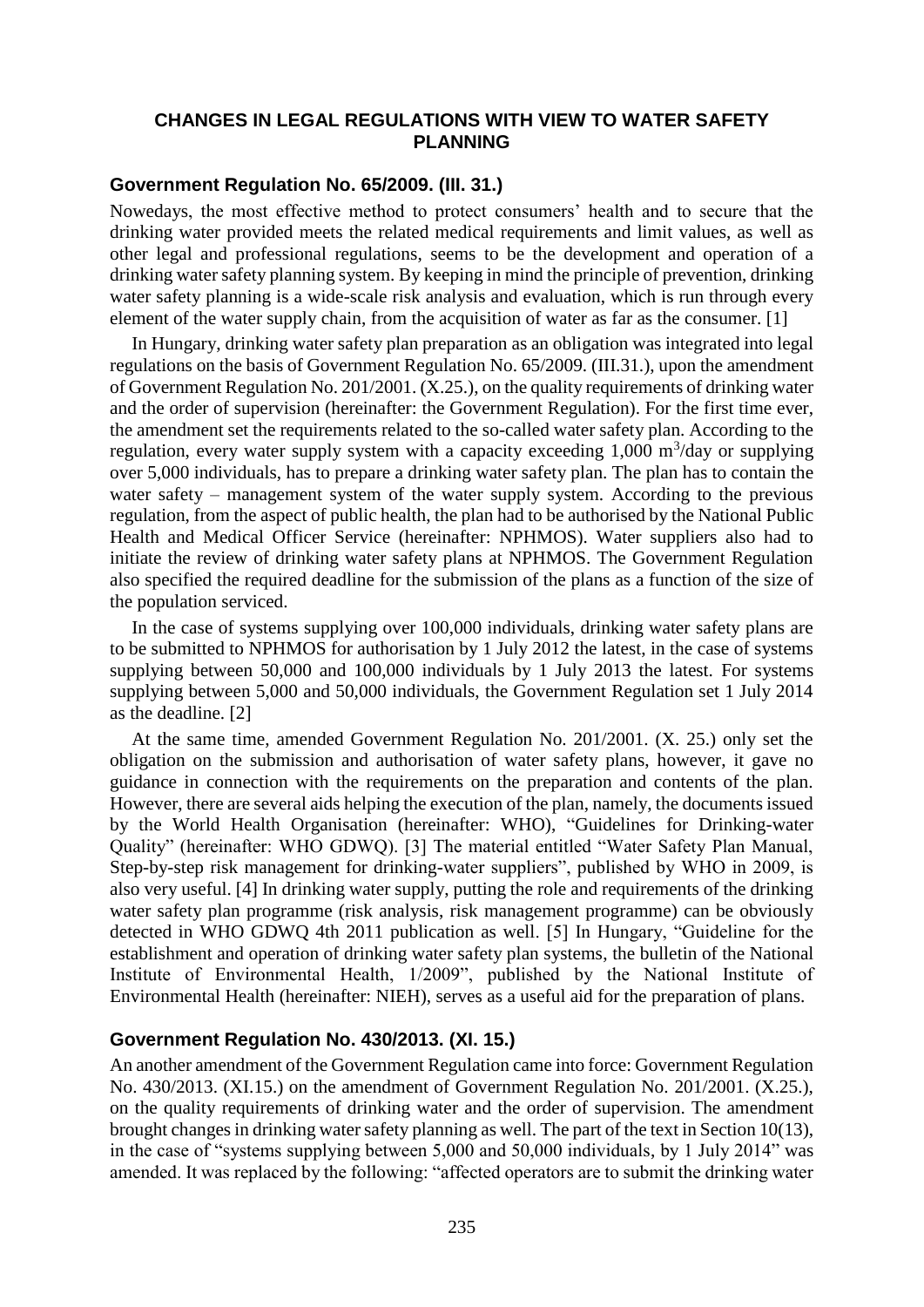safety plan to the competent public health authority for authorisation in the case of systems supplying individuals between 5,000 and 49,999 by 1 July 2014, while between 50-4,999 individuals by 1 July 2016." This sentence brought changes from two aspects. On the one hand, the circle of water supply systems obligated to prepare plans has widened. On the other hand, plans did not have to be submitted for authorisation to NPHMOS but to the competent public health authorities. By virtue of the new amendment, yet another compulsory step was integrated into the authorisation procedure of drinking water safety plans. Prior to authorisation, it is the client's task to obtain the public health expert opinion issued by the National Institute of Environmental Health. A further change took place in the period of review, which was modified from the original 4 years to 5 years. The review specified in the modification is not executed by NPHMOS but the competent public health authorities. The most important content elements of the drinking water safety plans also appeared in the modification of legal regulations, which serve as the basic framework of the preparation of plans. The international and Hungarian aids already mentioned still provide those preparing plans with useful help. [2]

#### **THE EFFECT OF CHANGES IN LEGAL REGULATIONS FROM THE ASPECT OF PLAN PREPARATION AND OPERATION**

The drinking water safety plan can be prepared by the operator operating the water supply system in question, with the help of his own experts, but he can also get outside experts involved.

From the aspect of the party preparing the plan, it brought relief that the content requirements of water safety planning appeared in the legal regulations. These can be found in Appendix 6 of the legal regulation presently in force. "The necessary data, possible dangers, the method of risk evaluation, the possibilities of intervention and control system are to be recorded in the water safety plan by taking them through the main elements of the water supply system." [2] The water source and water treatment, the distribution network and finally, the points of consumption were named as the main elements of the water supply system. Following the route of water, this is the best classification that could be suggested.

An extra task is posed for operators of waterworks by the fact that the planning obligation of water supply systems over 50 persons or the capacity exceeding  $10m<sup>3</sup>/day$  appeared in the Government Regulation. Thus operators are to prepare and submit far more plans for authorisation.

The amended Government Regulation also directs that in case the operator of the water supply system in question changes, a new water safety plan is to be prepared, the expert opinion on it obtained, and submitted for authorisation.

Operators are obligated to review the drinking water safety plan every year. The plan is to be updated according to the modifications. If changes in the plan affect significant elements, especially risk evaluation, analysis and points of intervention or monitoring, these are to be reported to the competent public health authority.

#### **THE ROLE OF THE NATIONAL INSTITUTE OF ENVIRONMENTAL HEALTH**

By virtue of the amendment of legal regulations, NIEH appeared as a new player in the authorisation process of drinking water safety plans. Even by virtue of Government Regulation No. 201/2001. (X. 25.), published before, the Water Hygiene Department of NIEH prepared and issued expert opinions with respect to materials and products in direct contact with water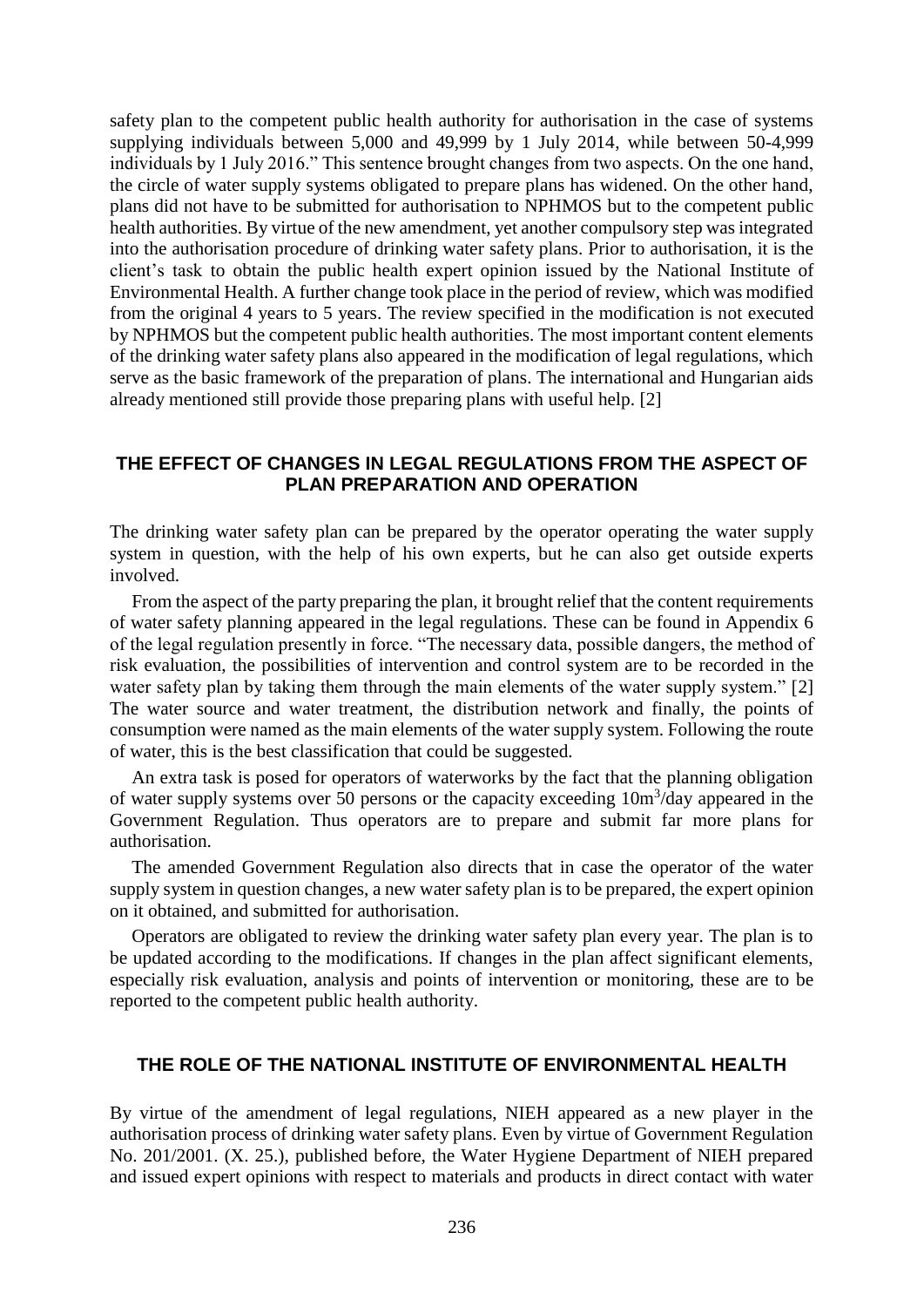in the drinking and household hot water supply (for instance: structural materials, coatings, water technologies, chemicals). The NIEH expert opinions written in connection with materials and products in contact with water were necessary for the application permits issued by NPHMOS, as well as the reviews. Though in the case of some products the amended Government Regulation has become somewhat stricter with regard to products in contact with water, in other cases, quite the contrary, it has become more lenient; the task of providing expert opinions still remained with NIEH. With regard to water safety plans, first only the authorisation of water safety plans was needed but the expert opinion of NIEH was not obligatory for this. However, in most cases, water suppliers and operators still consulted with NIEH before authorisation. They asked for the professional expertise and opinion of NIEH. Having recognised this, in the most recent Government Regulation No. 201/2001. (X. 25.), lawmakers made the acquisition of the expert opinion of NIEH obligatory with regard to drinking water safety plans.

The expert opinion is to be prepared before the launch of the authorisation procedure; then, it is submitted to the competent public health authority as the mandatory element of the documentation submitted for authorisation. [6]

In connection with the drinking water safety plans, the training of the process in the expert opinion is assisted by the experts of NPHMOS as well as independent environmental health and water supply experts, with their advice.

The expert opinion contains the general aspects of evaluation, followed by the brief description of the affected water supply system and its main characteristic features. The following part evaluates the processes of danger analysis and risk evaluation. It reveals their shortcomings and faulty processes. Finally, there is a summary that contains the recommendations necessary for the issuance of the decision and its later review.

The result of the expert opinion issued by NIEH may have three kinds of outcome. Optimally, a positive expert opinion is issued, which is recommended for authorisation. In a less favourable case, the plan in question is recommended for authorisation only after certain recommendations and shortcomings have been completed. It is also possible that the plan in question cannot be evaluated from a professional aspect at all; in this case, it is not supported for authorisation. For its expert opinion – if it finds that there are only minor shortcomings in the plan documentation – NIEH requests the competent party to submit the necessary data and documents.

## **THE ROLE OF PUBLIC HEALTH AUTHORITIES IN DRINKING WATER SAFETY PLANS**

In addition to NIEH, the other new participant pursuant to the amended legal regulation is the competent public health authority. Competent public health authorities authorise the drinking water safety plans on the basis of the expert opinion of NIEH. By virtue of Section 2/A of the Government Regulation, "as the competent public health authority, in the case of water supply systems with a capacity lower than  $1,000 \text{ m}^3/\text{day}$  and supplying a permanent population of fewer than 5,000 individuals, it is the public health institute of the district (metropolitan district) of the district (metropolitan district) office of the competent metropolitan and county government office that proceeds, while in the case of water supply systems larger than this or stretching over the border of a district, it is the competent public health administrative body that proceeds". [2]

Official on-site audits may be connected to the acceptance of the suitability of water acquisition, water treatment, or the water supplier's risk analysis of the water distribution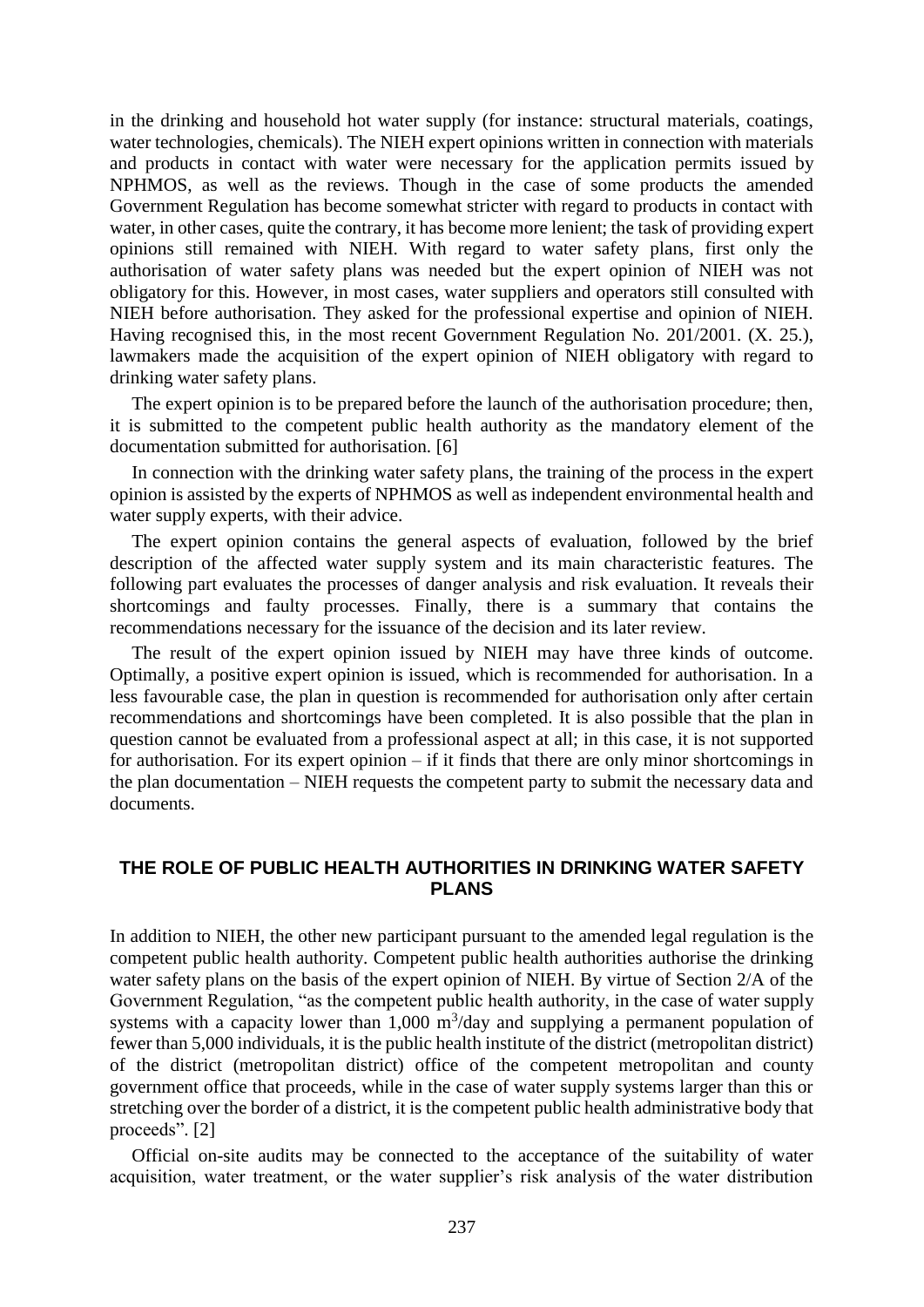system. If, in addition to the expert opinion of NIEH, the competent public health body finds it necessary to acquire further completion or, based on familiarity with the site, further supplementation, it asks the client to clarify the facts of the case. Clarifying the facts of the case is the task of the competent public health body and not of NIEH. Dovetailing with each other, the technological expertise available at NIEH and the familiarity of the competent public health body with the site result in the full-circle audit of the water safety plans. [6]

Authorisation is possible if the supply of the residents with healthy drinking water is secured through operation on the basis of the plan. If necessary, in addition to those in the plan, the competent public health body may define further conditions for the improvement of drinking water quality and the further development of drinking water safety plans. The decision of approval issued may also be withdrawn by the competent public health body if it judges that the contents of the drinking water safety plan are not realised, or if the operator is not applying the directions set out. [6]

Pursuant to Section 72 of Act CXL of 2004, on the general rules of administrative proceedings and services, the decision issued by the competent authority is to contain the following:

- $\theta$  the name of the competent authority, the case number and the name of the officer in charge,
- the client's name, residential address, seat, and the data specified in the petition for personal identification,
- description of the subject matter of the case,
- The operative part should contain the decision of the authority and information on the availability of legal remedy, where to and by what deadline it can be filed. This part contains the information on the legal duty and fees to be paid for the execution of the procedure. It also contains the payment obligations established and the extent of the fee for the appeal.
- The part entitled justification must contain the facts of the case established, as well as the evidence accepted on the basis of that, the legal regulations quoted, and references to the legal regulations establishing the jurisdiction of the authority; if the deadline is exceeded, the day it is exceeded, the place and date the decision was passed, the name and position of the person exercising sphere of authority, and finally the signature of the issuer of the decision and the imprint of its official stamp. [7]

During authorisation, difficulty is posed mostly by the short deadline. The administrative deadline of the authorisation of a plan is 21 days from the day of submission, which may be extended by the authority not more than once, by another 21 days. [7]

In addition to the difficulties posed by the new tasks and the short deadlines, the authority also has advantages from the procedure on the authorisation of drinking water safety plans. From the aspect of official supervision, the easier and simpler traceability and transparency of the regional supervision of drinking water servicing can be realised. The plan helps to oversee the complete water supply system of the area of competence in question; it increases the transparency of the water technological processes and operative principles. It gives a faster overview of the reasons problems related to drinking water emerge in the area in question. Water safety plans also help faster reaction and the elimination of damage. In connection with dangers, events of danger and damage situations that may emerge, also requiring the cooperation of the competent public health body, drinking water safety plans help the public health bodies in the easier overview and faster solution of these events and situations.

The task of public health bodies is to protect the health of the population. Water safety plans give help primarily from the aspect of public health, thus securing a better protection of consumers' health in the area of drinking water supply and consumption.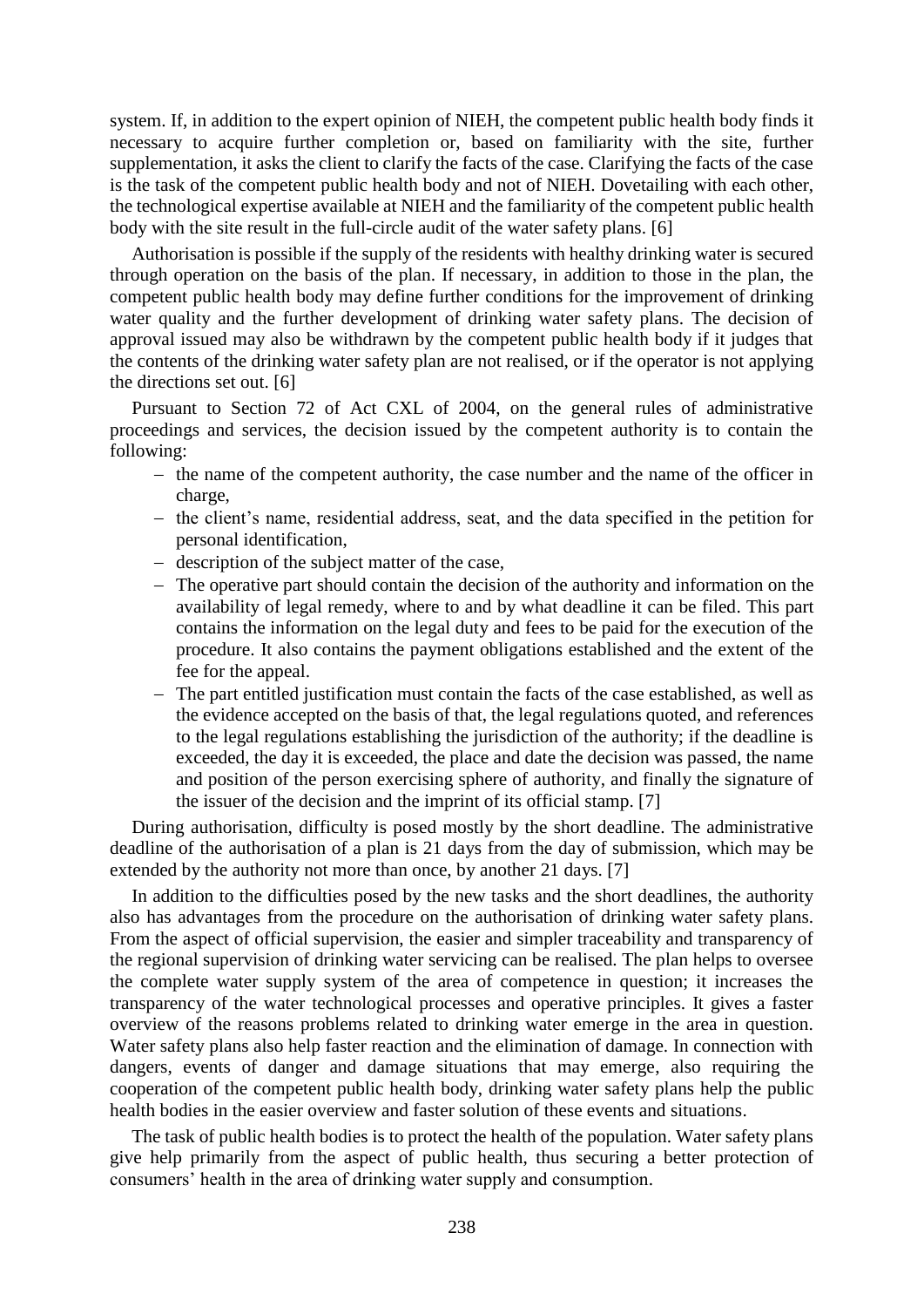#### **HELPING THE TASKS OF PUBLIC HEALTH BODIES**

After the tasks related to the authorisation of drinking water safety plans have been moved to the competent public health body, within the framework of a further training course, the comprehension and mastering of the material was helped by NPHMOS and NIEH jointly. The training of NPHMOS entitled "The professional and legal practise of the authorisation of drinking water safety plans" was accredited by the National University of Public Service under number PM-0636-1312-BS. The training was organised at 7 venues at a national level. At one venue, the training was offered simultaneously to the colleagues of the competent public health bodies of three counties. The training was constituted not only by theoretical lectures but participants also had to demonstrate understanding of the material through the solution of practical tasks.

Though the concept and practice of water safety planning, as well as the tasks of authorisation have brought new challenges for the public health bodies, they were also in possession of the necessary knowledge even before the amendment of the legal regulations. They have been executing the audit procedures as part of their daily routine, and the publichealth supervision of drinking water is no novelty for them either. Official sampling and the regional supervision of drinking water supply from the aspect of public health have always belonged to their sphere of authority.

#### **SUMMARY**

Following the latest amendment of Government Regulation No. 201/2001. (X. 25.), novel tasks were required from all the participants in the area of drinking water safety planning. By virtue of the change in legal regulations, the obligation to prepare plans extends to water service providers supplying a population of more than 50 individuals. Before the authorisation of the plans, it is obligatory to acquire the expert opinion of the National Institute of Environmental Health on the finished drinking water safety plan. Contrary to previous practice, authorisation is not the task of the National Public Health and Medical Officer Service but that of the competent public health body. The competent public health body authorises the drinking water safety plan only after an expert opinion has been judged positively.

Providing expert opinions on drinking water safety plans emerged as a new task for NIEH. However, the knowledge necessary for the expert opinions is at disposal as, pursuant to Government Regulation No. 201/2001 (X. 25.), the experts of NIEH have had to provide the expert opinions on all the structural materials, technologies and other elements in contact with water.

Furthermore, changes in the distribution of tasks affect the experts of the authorities who have not authorised plans of this type before. The challenge is great, and the deadlines for submitting the plans and those of administration are also very short. To facilitate the work of the public health bodies, organised by NPHMOS, in cooperation with NIEH, trainings were offered in several locations in March 2014, which were constituted not only by lectures but also the solution of concrete practical tasks aimed at checking whether the material presented has been mastered. Though the task is novel for the public health bodies, the practical professional background is available as they have also been in charge of the official supervision of drinking water supplies. During the authorisation of the plans, compiled in a planned format, the competent public health bodies may get a more comprehensive picture and information on the water supply system (dangers, the analysis and evaluation of their risks, furthermore, in connection with the points of intervention for the elimination or the prevention of the fault),